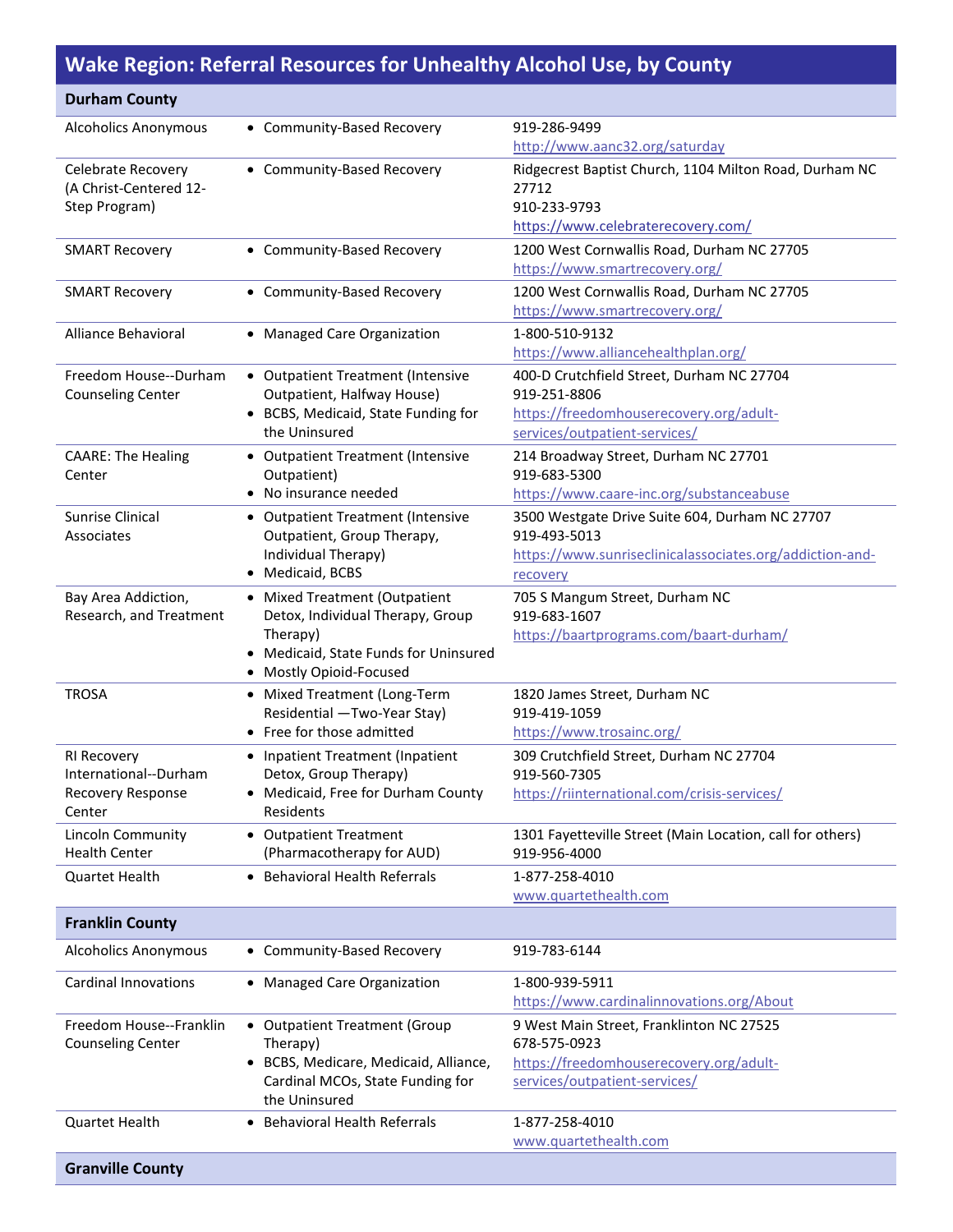| <b>Alcoholics Anonymous</b>                  | • Community-Based Recovery                                     | 919-286-9499<br>http://www.aanc32.org/saturday                         |
|----------------------------------------------|----------------------------------------------------------------|------------------------------------------------------------------------|
| <b>Cardinal Innovations</b>                  | • Managed Care Organization                                    | 1-800-939-5911                                                         |
|                                              |                                                                | https://www.cardinalinnovations.org/About                              |
| Freedom House--                              | • Outpatient Treatment (Group                                  | 402 North Main Street, Creedmoor NC 27522                              |
| <b>Granville Counseling</b>                  | Therapy)                                                       | 252-425-4160                                                           |
| Center                                       | • BCBS, Medicare, Medicaid, Alliance,                          | https://freedomhouserecovery.org/adult-                                |
|                                              | Cardinal MCOs, State Funding for<br>the Uninsured              | services/outpatient-services/                                          |
| RJ Blackley Alcohol and                      | • Inpatient Treatment (Inpatient                               | 100 H Street, Butner NC 27509                                          |
| Drug Abuse Treatment                         | Detox, Individual Therapy, Group                               | 919-575-7928                                                           |
| Center                                       | Therapy)                                                       | https://www.ncdhhs.gov/divisions/dsohf/rj-blackley-                    |
|                                              | • BCBS, Medicaid, Medicare, Sliding<br>scale for the Uninsured | alcohol-and-drug-abuse-treatment-center                                |
| <b>Quartet Health</b>                        | • Behavioral Health Referrals                                  | 1-877-258-4010                                                         |
|                                              |                                                                | www.quartethealth.com                                                  |
| <b>Johnston County</b>                       |                                                                |                                                                        |
| <b>Alcoholics Anonymous</b>                  | • Community-Based Recovery                                     | 910-894-7070                                                           |
|                                              |                                                                | https://www.aanorthcarolinadistrict50.org/meetings                     |
| Celebrate Recovery<br>(A Christ-Centered 12- | • Community-Based Recovery                                     | Temple Church, 1250 S. Pollack Avenue, Selma NC 27576<br>304-629-6412  |
| Step Program)                                |                                                                | https://www.celebraterecovery.com/                                     |
| <b>SMART Recovery</b>                        | • Community-Based Recovery                                     | 20 Noble Street, Smithfield NC 27577<br>https://www.smartrecovery.org/ |
| Alliance Behavioral                          | • Managed Care Organization                                    | 1-800-510-9132                                                         |
|                                              |                                                                | https://www.alliancehealthplan.org/                                    |
| <b>Quartet Health</b>                        | • Behavioral Health Referrals                                  | 1-877-258-4010                                                         |
|                                              |                                                                | www.quartethealth.com                                                  |
| <b>Lee County</b>                            |                                                                |                                                                        |
| <b>Alcoholics Anonymous</b>                  | • Community-Based Recovery                                     | 919-286-9499                                                           |
|                                              |                                                                | https://aanc52.org/front-page-section-1/                               |
| Sandhills Center                             | • Managed Care Organization                                    | 1-800-256-2452                                                         |
|                                              |                                                                | https://sandhillscenter.org/                                           |
| Spectrum Recovery                            | • Outpatient Treatment (Intensive                              | 201 Commercial Court, Sanford NC 27330                                 |
|                                              | Outpatient, Group Therapy,                                     | 919-708-5063                                                           |
|                                              | Individual Therapy)<br>• BCBS, Medicare, Medicaid, Sliding     | http://spectrum-recovery.com/services-staff                            |
|                                              | Scale for the Uninsured                                        |                                                                        |
| Daymark Recovery                             | • Mixed Treatment (Intensive                                   | 13 Carbonton Road, Sanford NC 27330                                    |
|                                              | Outpatient, Groups)                                            | 919-774-6521                                                           |
|                                              | • Most Private Insurance, Medicare,                            | https://www.daymarkrecovery.org/locations/lee-center                   |
|                                              | Medicaid, Sliding Scale for the<br>Uninsured                   |                                                                        |
| <b>Quartet Health</b>                        | • Behavioral Health Referrals                                  | 1-877-258-4010                                                         |
|                                              |                                                                | www.quartethealth.com                                                  |
| <b>Person County</b>                         |                                                                |                                                                        |
| <b>Alcoholics Anonymous</b>                  | • Community-Based Recovery                                     | 919-286-9498<br>http://www.aanc32.org/saturday                         |
|                                              | • Community-Based Recovery                                     | Westwood Baptist Church, 970 Leasburg Road, Roxboro NC                 |
| Celebrate Recovery<br>(A Christ-Centered 12- |                                                                | 27573                                                                  |
| Step Program)                                |                                                                | 336-504-3762                                                           |
|                                              |                                                                | https://www.celebraterecovery.com/                                     |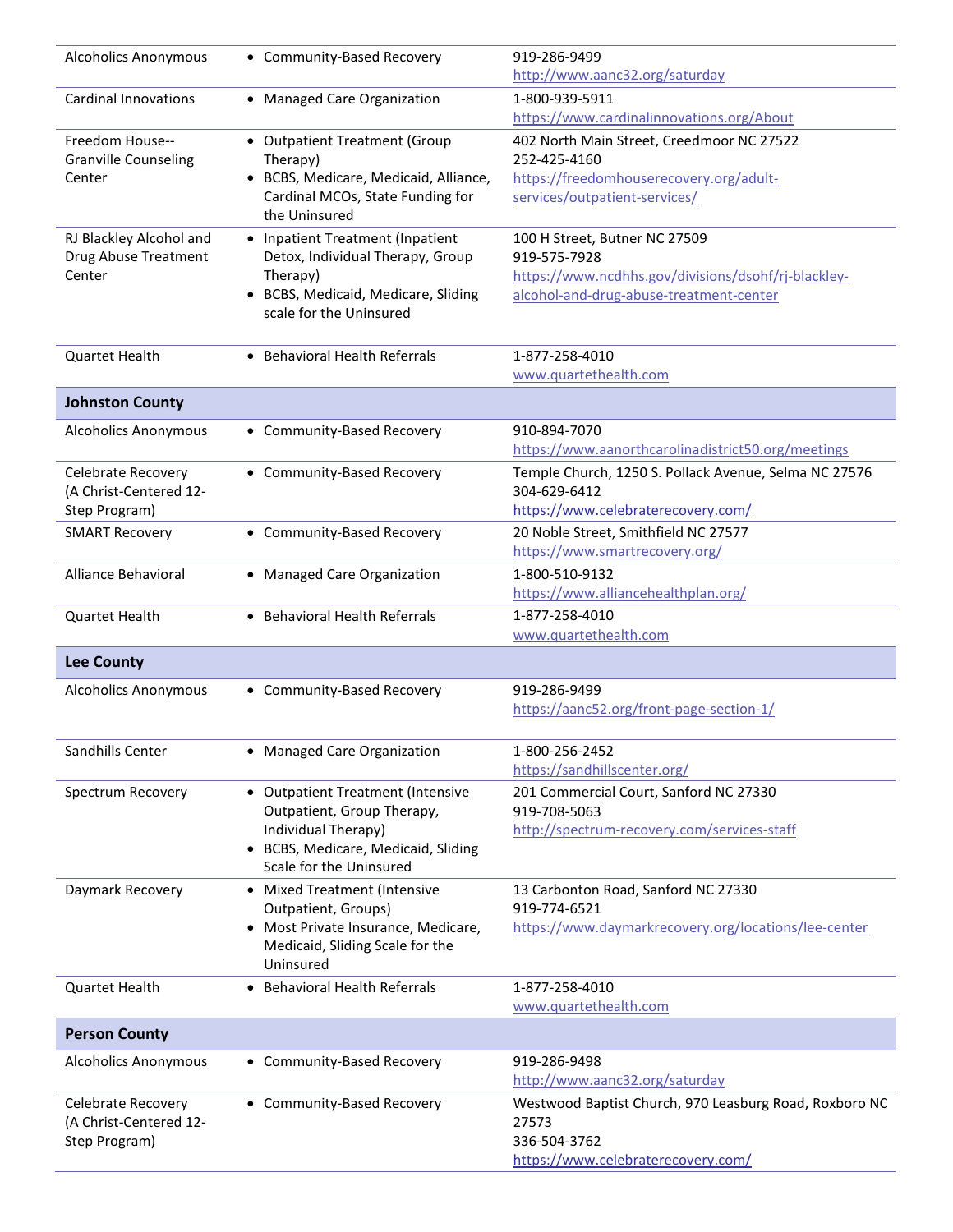| <b>Cardinal Innovations</b> | • Managed Care Organization           | 1-800-939-5911                                         |
|-----------------------------|---------------------------------------|--------------------------------------------------------|
|                             |                                       | https://www.cardinalinnovations.org/About              |
| Freedom House--Person       | • Outpatient Treatment (Intensive     | 355 C S. Madison Blvd, Roxboro NC 27573                |
| <b>Counseling Center</b>    | Outpatient, Individual Therapy,       | 336-599-8366                                           |
|                             | Group Therapy, Medication             | https://freedomhouserecovery.org/adult-                |
|                             | Management)                           | services/outpatient-services/                          |
|                             | • BCBS, Medicare, Medicaid, State     |                                                        |
|                             | Funding for the Uninsured             |                                                        |
| Vision Behavioral Health    | • Outpatient Treatment (Intensive     | 104 North Main Street St 200, Louisburg NC 27549       |
| Services LLC                | Outpatient, Individual Therapy,       | 919-496-7781                                           |
|                             | Group Therapy, Medication             |                                                        |
|                             | Management)                           |                                                        |
|                             | • BCBS, Medicare, State Funding for   |                                                        |
|                             | the Uninsured, Sliding Scale for the  |                                                        |
|                             | Uninsured                             |                                                        |
| Quartet Health              | • Behavioral Health Referrals         | 1-877-258-4010                                         |
|                             |                                       | www.quartethealth.com                                  |
| <b>Vance County</b>         |                                       |                                                        |
| <b>Alcoholics Anonymous</b> | • Community-Based Recovery            | 919-286-9499                                           |
|                             |                                       | http://www.aanc32.org/saturday                         |
| Celebrate Recovery          | • Community-Based Recovery            | South Henderson Pentecostal Holiness Church, 905       |
| (A Christ-Centered 12-      |                                       | Ameical Road, Henderson NC 27537                       |
| Step Program)               |                                       | 252-820-2841                                           |
|                             |                                       | https://www.celebraterecovery.com/                     |
| <b>Cardinal Innovations</b> | • Managed Care Organization           | 1-800-939-5911                                         |
|                             |                                       | https://www.cardinalinnovations.org/About              |
| Freedom House--Vance        | • Outpatient Treatment (Group         | 307 Carey Chapel Road, Henderson NC 27357              |
| <b>Counseling Center</b>    | Therapy)                              | 252-425-4160                                           |
|                             | • BCBS, Medicare, Medicaid, Alliance, | https://freedomhouserecovery.org/adult-                |
|                             | Cardinal MCOs, State Funding for      | services/outpatient-services/                          |
|                             | the Uninsured                         |                                                        |
| <b>Back on Track</b>        | • Outpatient Treatment (Intensive     | 510 Dabney Drive, Henderson NC 27536                   |
|                             | Outpatient)                           | 252-438-5667                                           |
| Genesis Substance Abuse     | • Outpatient Treatment (Individual    | 804 South Garnett Street, Henderson NC 27536           |
| Services                    | Therapy)                              | 252-430-8774                                           |
| Daymark Recovery            | • Mixed Treatment (Intensive          | 943-H West Andrews Avenue, Henderson NC 27536          |
|                             | Outpatient, Individual Therapy,       | 252-433-0061                                           |
|                             | Group Therapy)                        | https://www.daymarkrecovery.org/locations/vance-center |
|                             | • Most Private Insurance, Medicare,   |                                                        |
|                             | Medicaid, Sliding Scale for the       |                                                        |
|                             | Uninsured                             |                                                        |
| <b>Addiction Recovery</b>   | • Mixed Treatment (Long-term          | 1020 County Home Road, Henderson NC, 27536             |
| Center for Men              | Residential)                          | 252-492-5746                                           |
|                             | • Sliding Fee Scale                   |                                                        |
| RI Recovery                 | • Inpatient Treatment (Inpatient      | 300 Parkview Drive West, Henderson NC 27536            |
| International--Henderson    | Detox, Group Therapy)                 | 252-438-4145                                           |
| Recovery Response           | • Free for Vance County Residents     | https://riinternational.com/crisis-services/           |
| Center                      |                                       |                                                        |
| Quartet Health              | • Behavioral Health Referrals         | 1-877-258-4010                                         |
|                             |                                       | www.quartethealth.com                                  |
| <b>Wake County</b>          |                                       |                                                        |
| <b>Alcoholics Anonymous</b> | • Community-Based Recovery            | 919-783-6144                                           |
|                             |                                       | http://raleighaa.com/find-a-meeting/                   |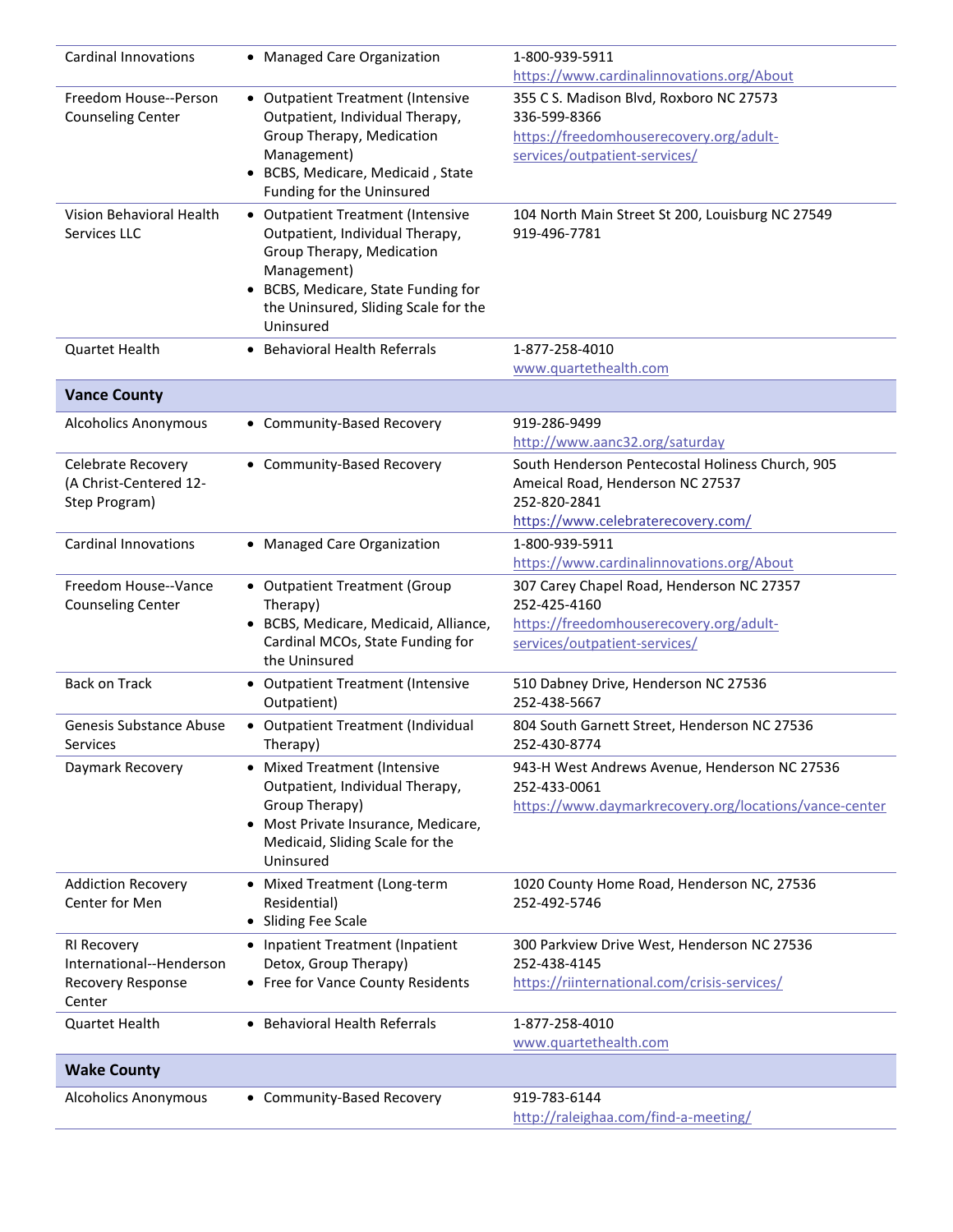| Celebrate Recovery<br>(A Christ-Centered 12-<br>Step Program)        | • Community-Based Recovery                              | Southbridge Fellowship Church, 12621 Strickland Road,<br>Raleigh NC 27612<br>919-623-8673<br>https://www.celebraterecovery.com/          |
|----------------------------------------------------------------------|---------------------------------------------------------|------------------------------------------------------------------------------------------------------------------------------------------|
| Celebrate Recovery<br>(A Christ-Centered 12-<br>Step Program)        | • Community-Based Recovery                              | Crossroads Fellowship, 2721 East Millbrook Road, Raleigh<br><b>NC 27604</b><br>919-631-2972<br>https://www.celebraterecovery.com/        |
| Celebrate Recovery<br>(A Christ-Centered 12-<br>Step Program)        | • Community-Based Recovery                              | Brooks Avenue Church of Christ, 700 Brooks Avenue,<br>Raleigh NC 27607<br>919-675-2532<br>https://www.celebraterecovery.com/             |
| Celebrate Recovery<br>(A Christ-Centered 12-<br>Step Program)        | • Community-Based Recovery                              | RFA Church, 2660 Yonkers Road, Raleigh NC 27604<br>919-781-3249<br>https://www.celebraterecovery.com/                                    |
| <b>Celebrate Recovery</b><br>(A Christ-Centered 12-<br>Step Program) | • Community-Based Recovery                              | The Gathering Community Church, 517 Wake Chapel Road,<br>Fuquay-Varina NC 27526<br>919-335-3315<br>https://www.celebraterecovery.com/    |
| Celebrate Recovery<br>(A Christ-Centered 12-<br>Step Program)        | • Community-Based Recovery                              | The Point Church, 3700 Lake Wheeler Road, Raleigh NC<br>27603<br>919-524-5550<br>https://www.celebraterecovery.com/                      |
| Celebrate Recovery<br>(A Christ-Centered 12-<br>Step Program)        | • Community-Based Recovery                              | Quest Fellowship Church, 5120 Raynor Road, Garner NC<br>27529<br>336-504-3771<br>https://www.celebraterecovery.com/                      |
| Celebrate Recovery<br>(A Christ-Centered 12-<br>Step Program)        | • Community-Based Recovery                              | Wendell Baptist Church, 3651 Wendell Blvd, Wendell NC<br>27591<br>540-430-3600<br>https://www.celebraterecovery.com/                     |
| Refuge Recovery<br>(Buddhist-inspired path<br>to recovery)           | • Community-Based Recovery                              | Fridays 8pm<br>Kadampa Center, 5412 Etta Burke Court, Raleigh NC 27606<br>https://refugerecovery.org/                                    |
| Refuge Recovery<br>(Buddhist-inspired path<br>to recovery)           | • Community-Based Recovery                              | Tuesdays 7pm<br>Temple Baptist Church, 1417 Clifton Street, Raleigh NC<br>27604<br>https://refugerecovery.org/                           |
| Refuge Recovery<br>(Buddhist-inspired path<br>to recovery)           | • Community-Based Recovery                              | Thursdays 7pm<br>UNC Wakebrook Detox, 107 Sunnybrook Road, Raleigh NC<br>27610<br>https://refugerecovery.org/                            |
| Refuge Recovery<br>(Buddhist-inspired path<br>to recovery)           | • Community-Based Recovery                              | Sundays Noon, Wednesdays 7pm<br>First Step Services, 1418 Aversboro Road #201, Garner NC<br>27529<br>https://refugerecovery.org/         |
| Recovery Dharma<br>(Buddhist-oriented<br>Recovery)                   | • Community-Based Recovery<br>Women's only<br>$\bullet$ | Mondays 8pm<br>Healing Transitions, 3304 Glen Royal Road, Raleigh NC<br>27617<br>https://recoverydharma.org/about                        |
| Recovery Dharma<br>(Buddhist-oriented<br>Recovery)                   | • Community-Based Recovery                              | Mondays 6pm<br>Unity of the Triangle Meditation Chapel, 5570 Munford<br>Road, Raleigh NC 27612<br>https://recoverydharma.org/about       |
| Recovery Dharma<br>(Buddhist-oriented<br>Recovery)                   | • Community-Based Recovery                              | Thursdays 7pm<br>Unitarian Universalist Fellowship of Raleigh, 3313 Wade<br>Avenue, Raleigh NC 27607<br>https://recoverydharma.org/about |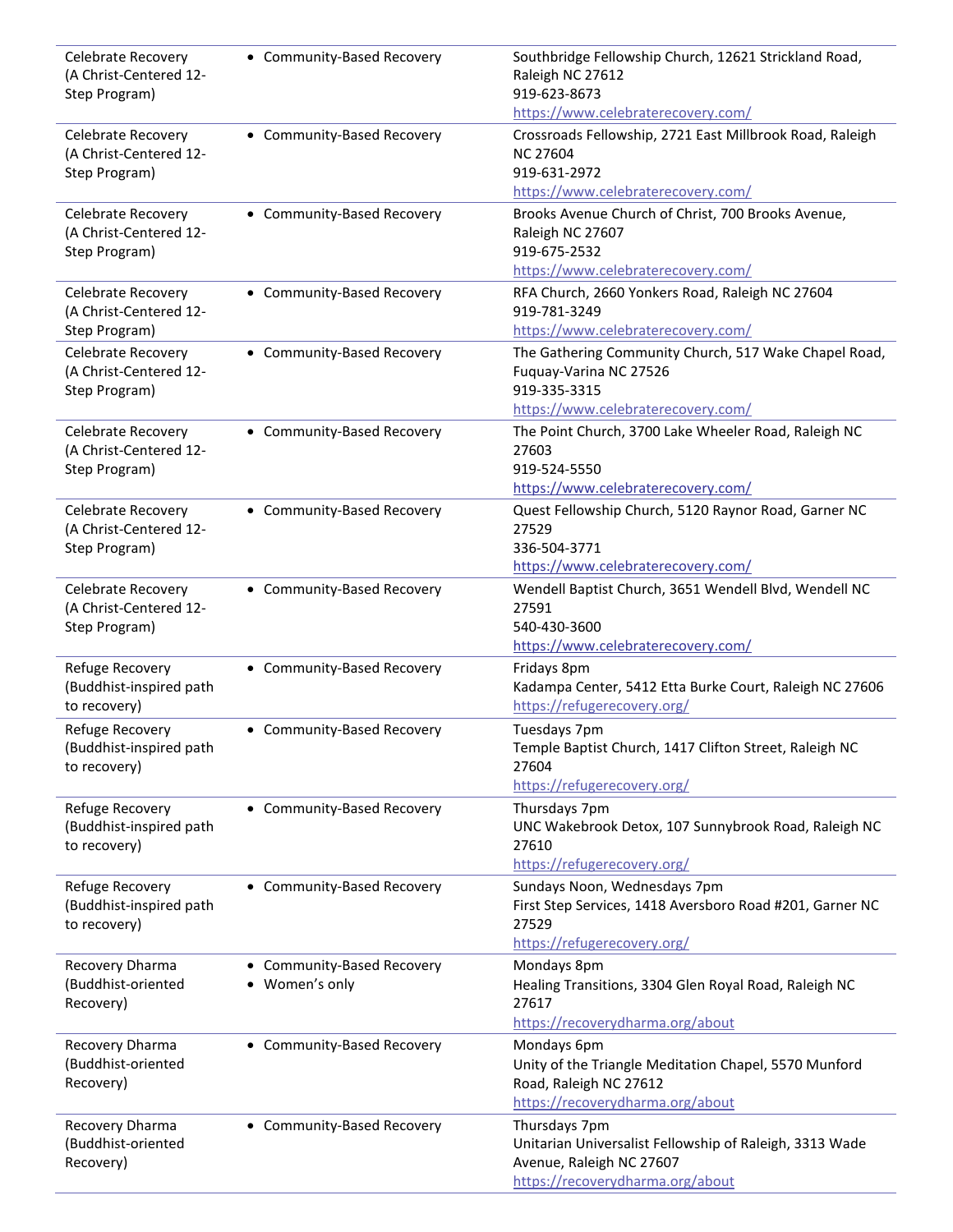| Recovery Dharma<br>(Buddhist-oriented<br>Recovery) | • Community-Based Recovery<br>• Men's only                                                                                                                                         | Wednesdays 8pm<br>Men's Healing Transitions, 1251 Goode Street, Raleigh NC<br>27603                                                                       |
|----------------------------------------------------|------------------------------------------------------------------------------------------------------------------------------------------------------------------------------------|-----------------------------------------------------------------------------------------------------------------------------------------------------------|
|                                                    |                                                                                                                                                                                    | https://recoverydharma.org/about                                                                                                                          |
| <b>SMART Recovery</b>                              | • Community-Based Recovery                                                                                                                                                         | 310 North Ennis Street, Fuquay-Varina NC 27526<br>https://www.smartrecovery.org/                                                                          |
| <b>SMART Recovery</b>                              | • Community-Based Recovery                                                                                                                                                         | 110 Southeast Maynard Road, Cary NC 27511<br>https://www.smartrecovery.org/                                                                               |
| <b>SMART Recovery</b>                              | • Community-Based Recovery                                                                                                                                                         | 8501 Honeycutt Road, Raleigh NC 27615<br>https://www.smartrecovery.org/                                                                                   |
| Alliance Behavioral                                | • Managed Care Organization                                                                                                                                                        | 1-800-510-9132<br>https://www.alliancehealthplan.org/                                                                                                     |
| First Step Services--<br>Raleigh                   | • Outpatient Treatment (Intensive<br>Outpatient, Individual Therapy,<br><b>Medication Management)</b><br>• Most Private Plans (No Tri-Care)                                        | 211 E Six Forks Road Suite 117, Raleigh NC 27609<br>919-833-8899<br>https://firststepnc.com/outpatient-substance-abuse-<br>intensive-outpatient-treatment |
| First Step Services--<br>Garner                    | • Outpatient Treatment (Intensive<br>Outpatient, Individual Therapy,<br><b>Medication Management)</b><br>• Most Private Plans (No Tri-Care)                                        | 1418 Aversboro Road Suite 201, Garner NC 27529<br>919-329-9400<br>https://firststepnc.com/outpatient-substance-abuse-<br>intensive-outpatient-treatment   |
| First Step Services--Cary                          | • Outpatient Treatment (Intensive<br>Outpatient, Individual Therapy)<br>• Most Private Plan, Sliding Scale for<br>the Uninsured                                                    | 128 Quade Drive, Cary NC 27513<br>919-651-8349<br>https://firststepnc.com/outpatient-substance-abuse-<br>intensive-outpatient-treatment                   |
| Fellowship Health<br>Resources                     | • Outpatient Treatment (Intensive<br>Outpatient, Individual Therapy)<br>· BCBS, Cigna, Medicare, Medicaid,<br>State Funding for the Uninsured                                      | 222 East Chatham Street, Cary NC 27511<br>919-469-4980<br>https://www.fhr.net/%2four-services%2fnorth-carolina                                            |
| Fellowship Health<br>Resources                     | • Outpatient Treatment (Intensive<br>Outpatient, Individual Therapy)<br>• BCBS, Cigna, Medicare, Medicaid,<br>State Funding for the Uninsured                                      | 5509 Creedmore Road, Raleigh NC 27612<br>919-573-6520<br>https://www.fhr.net/%2four-services%2fnorth-carolina                                             |
| <b>Healing Transitions</b>                         | • Mixed Treatment (Inpatient Detox<br>[Non-Medical], Individual Therapy,<br>Long-Term Residential)<br>• Insurance not required (Possible<br><b>Wake County Residents Only)</b>     | 1251 Goode Street, Raleigh NC 27603<br>919-838-9800<br>https://healing-transitions.org/                                                                   |
| Southlight Healthcare                              | • Mixed Treatment (Outpatient, Long-<br>Term Residential - Women only)<br>• BCBS, Medicaid, Medicare, State<br>Funding for the Uninsured                                           | 3125 Poplarwood Court, Raleigh NC 27604<br>919-787-6131<br>https://www.southlight.org/                                                                    |
| <b>Triangle Springs</b>                            | • Mixed Treatment (Inpatient Detox,<br>Partial Hospitalization, Group<br>Therapy, Intensive Outpatient)<br>Most Private Plans, Medicare<br>$\bullet$<br>Alliance and Sandhills MCO | 10901 World Trade Blvd, Raleigh NC27617<br>919-746-8900<br>https://trianglesprings.com/                                                                   |
| <b>Wakebrook Crisis</b>                            | • Inpatient Treatment (Inpatient<br>Detox)<br>• Free for Wake County                                                                                                               | 107 Sunnybrook Road, Raleigh NC 27610<br>984-974-4830                                                                                                     |
| <b>Holly Hill</b>                                  | • Inpatient Treatment (Inpatient<br>Detox, Partial Hospital, Intensive<br>Outpatient)<br>• Most Private Plans, Medicare,<br>Medicaid                                               | 3019 Falstaff Rd, Raleigh, NC 27610<br>919-250-7000 (Ask for Admissions)<br>https://hollyhillhospital.com/                                                |
| <b>Quartet Health</b>                              | <b>Behavioral Health Referrals</b><br>$\bullet$                                                                                                                                    | 1-877-258-4010<br>www.quartethealth.com                                                                                                                   |
| <b>Warren County</b>                               |                                                                                                                                                                                    |                                                                                                                                                           |